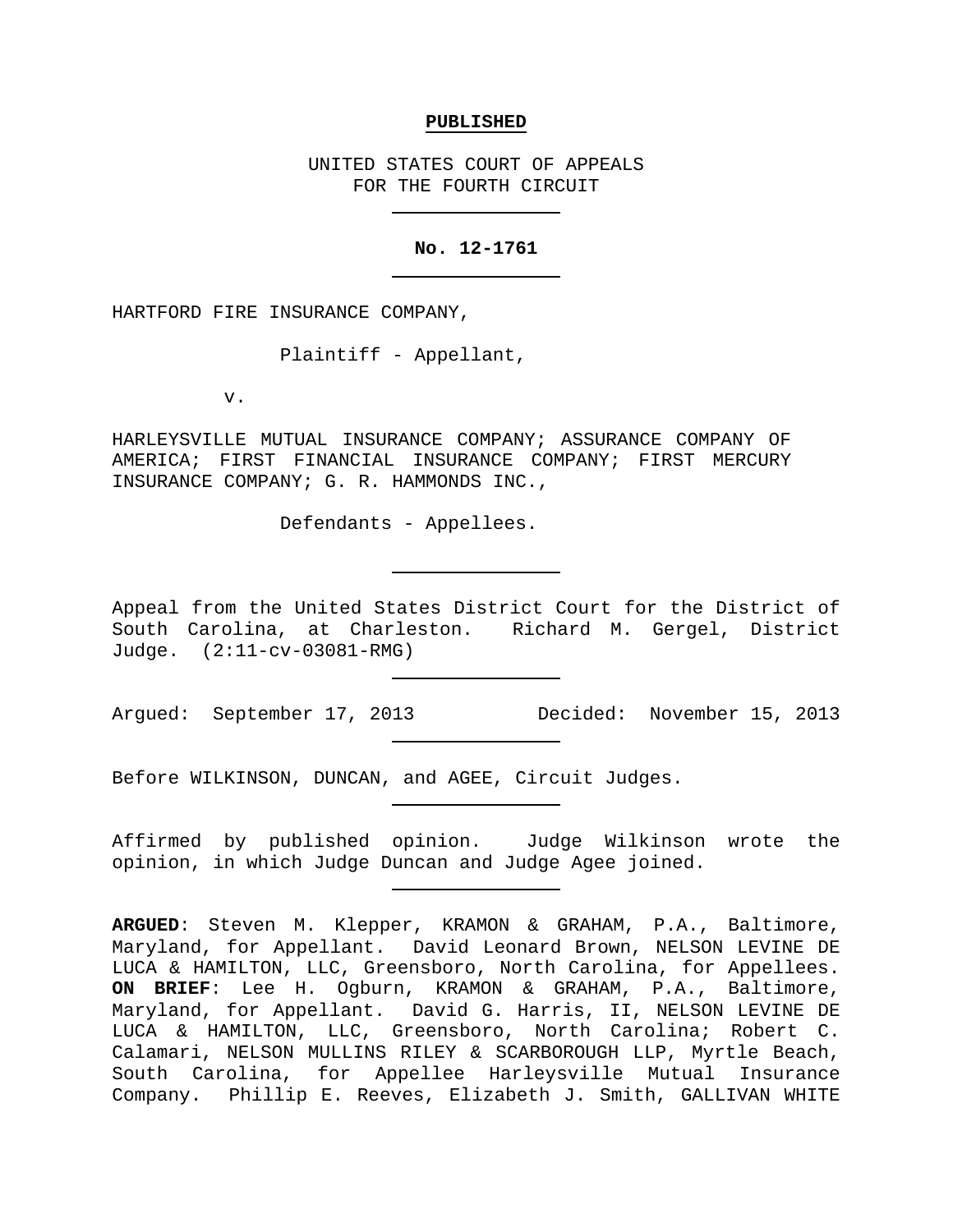& BOYD, P.A., Greenville, South Carolina, for Appellee Assurance Company of America. M. Dawes Cooke, Jr., BARNWELL WHALEY PATTERSON HELMS, LLC, Charleston, South Carolina; Gary S. Kull, CARROLL MCNULTY KULL, LLC, Basking Ridge, New Jersey, for Appellee First Mercury Insurance Company. Mark S. Barrow, SWEENY WINGATE & BARROW, P.A., Columbia, South Carolina, for Appellee First Financial Insurance Company.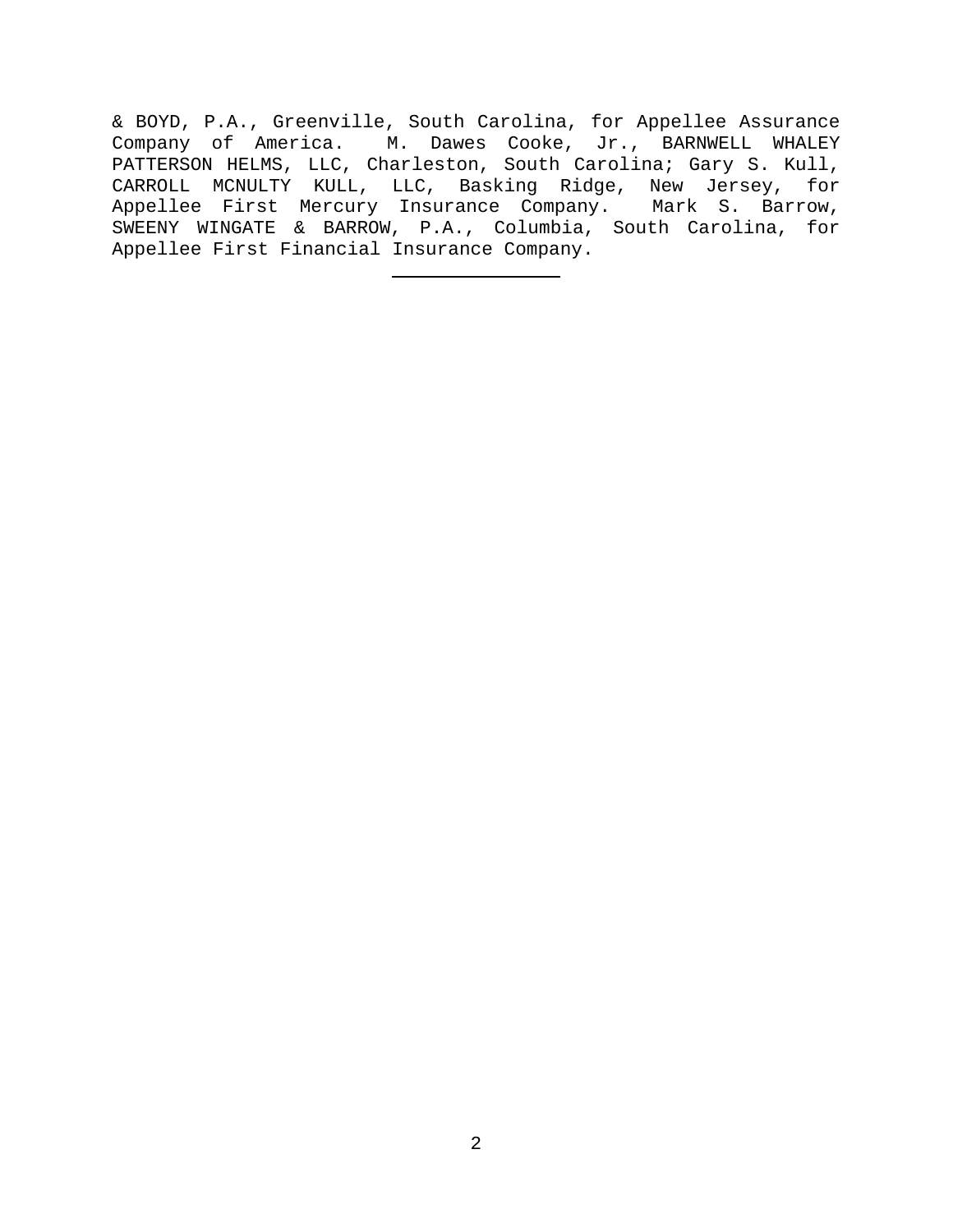WILKINSON, Circuit Judge:

Nominal parties are excepted from the requirement that all defendants join in or consent to removal to federal court. This case concerns whether insured contractor G.R. Hammonds, Inc. ("Hammonds") is a nominal party in a contribution suit between its insurers. We affirm the district court's holding that Hammonds is a nominal party for purposes of the nominal party exception to the rule of unanimity governing removal.

I.

This action arises out of allegedly defective roofing work performed by defendant Hammonds, a North Carolina corporation, on a project in Charleston, South Carolina (the "Concord West Project"). The work was completed between early 1998 and March 2001. A series of different companies issued Hammonds liability insurance between 1995 and 2009. Plaintiff Hartford Fire Insurance Company ("Hartford"), the appellant here, insured Hammonds from 1995 to 2002. The remaining defendants, appellees here, insured Hammonds for overlapping or subsequent years: Assurance Company of America ("Zurich") from 2001 to 2002; First Financial Insurance Company ("First Financial") from 2002 to 2003; Harleysville Mutual Insurance Company ("Harleysville") from 2003 to 2006; and First Mercury Insurance Company ("First Mercury") from 2006 to 2009.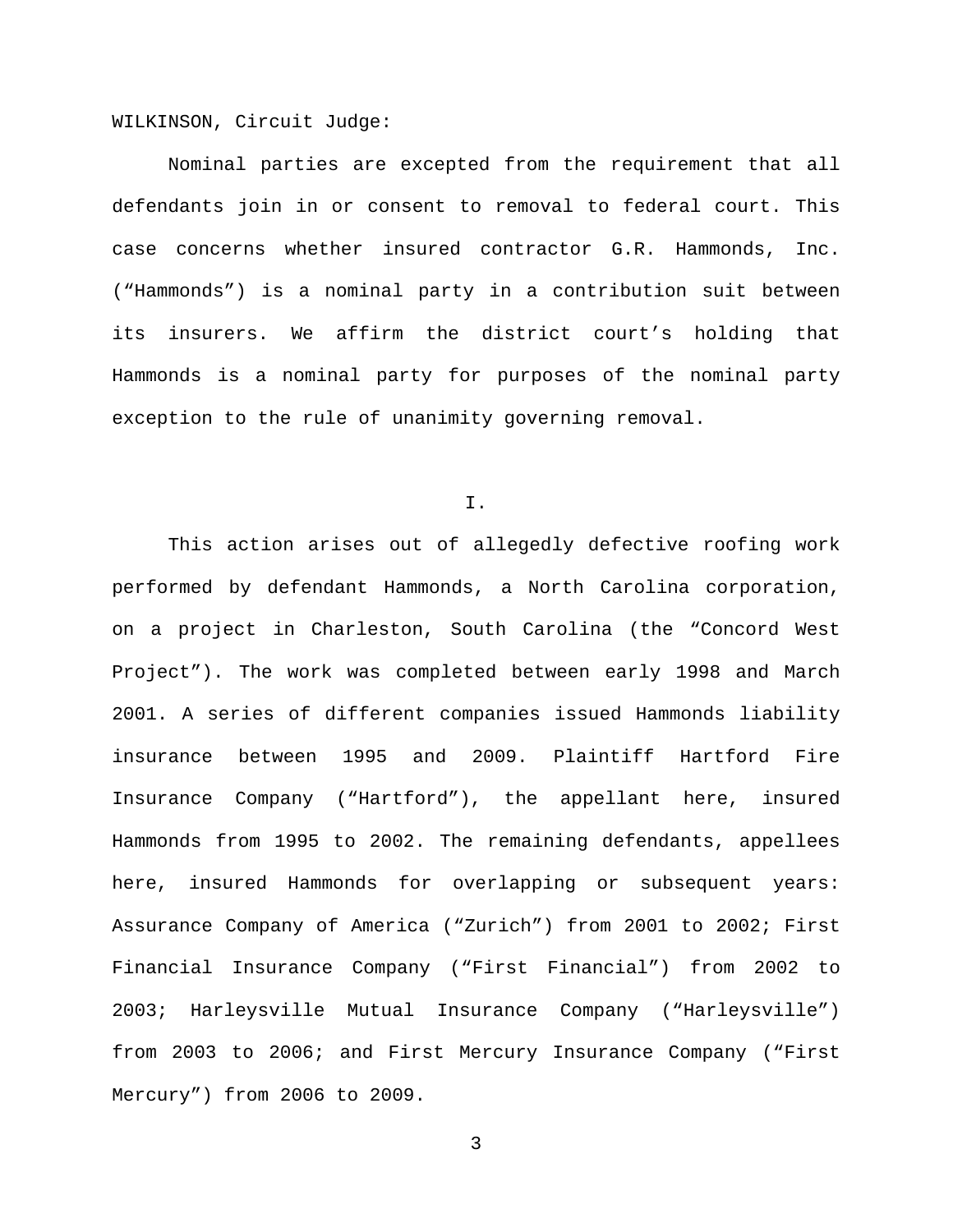Hammonds was sued in 2008 by homeowners and their association in South Carolina state court for the alleged defects in its work on the Concord West Project. That lawsuit (the "Concord West Action") was settled on September 1, 2011, with all claims against Hammonds related to that construction project being dismissed with prejudice. Hartford, Harleysville, and Zurich each agreed to pay one third of a one-million-dollar settlement, subject to each insurer's right to subsequently resolve the proper allocation of the settlement through arbitration or litigation.

Five days later, Harleysville filed a declaratory judgment action in the district court for the Eastern District of North Carolina ("North Carolina Action"), joining Hammonds and all of the aforementioned insurers as defendants. That suit sought a declaration of the rights and obligations of the insurers with respect to damages arising out of Hammonds's work on the Concord West Project, as well as its allegedly defective work on two other projects. On September 21, 2011, Hartford filed the present action for a declaratory judgment in South Carolina state court. Hartford named Hammonds and the four other insurers that had covered Hammonds as defendants. Hartford seeks a declaration of each insurer's respective share of the onemillion-dollar settlement in the Concord West Action and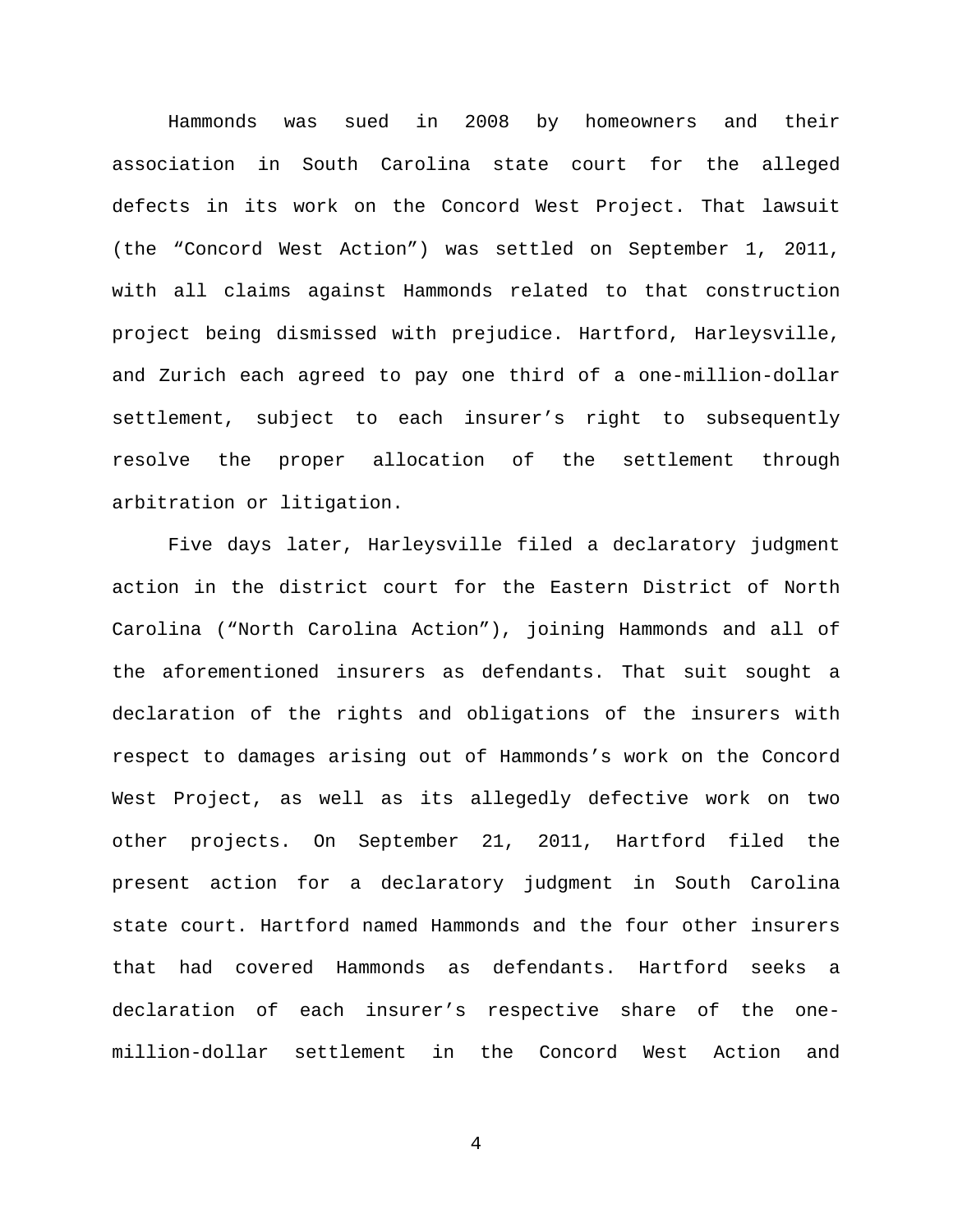equitable contribution from the other insurers to the extent that Hartford is found to have overpaid its share.

Harleysville timely removed this action to the district court for the District of South Carolina pursuant to 28 U.S.C. § 1332. The other defendant insurers consented to the removal on the same day. Hammonds, however, neither consented nor objected to removal, nor claimed an interest in the outcome of the proceeding at that time. Upon removal, Harleysville filed a motion to dismiss on the grounds that the present action was duplicative of the parallel, previously-filed North Carolina Action.<sup>[1](#page-4-0)</sup> Hartford moved to remand the present case on the basis of Hammonds's failure to join in or consent to the notice of removal. Months later, on February 24, 2012, Hammonds filed an untimely answer to Hartford's complaint in which it asserted an interest in the outcome of the proceeding.  $2^2$  $2^2$ 

<span id="page-4-0"></span> $1$  Although only Harleysville moved to dismiss, the district court dismissed the case and entered judgment as to all the defendants. Because "the claim raised by [Harleysville] in its motion to dismiss would be equally effective in barring the claim[s] against the [other insurers]," that dismissal was proper. Robinson v. Sappington, 351 F.3d 317, 333 n.11 (7th Cir. 2003) (internal marks omitted). Furthermore, we note that the court was free to raise the issue of the first-to-file rule sua sponte.

<span id="page-4-1"></span><sup>2</sup> After oral argument, Hartford also filed a motion to reconsider the clerk's order of January 16, 2013 denying Hammonds's motion for leave to file a separate brief on appeal. The motion was irregular in numerous respects, including the fact that plaintiff-appellant Hartford was trying to coax a (Continued)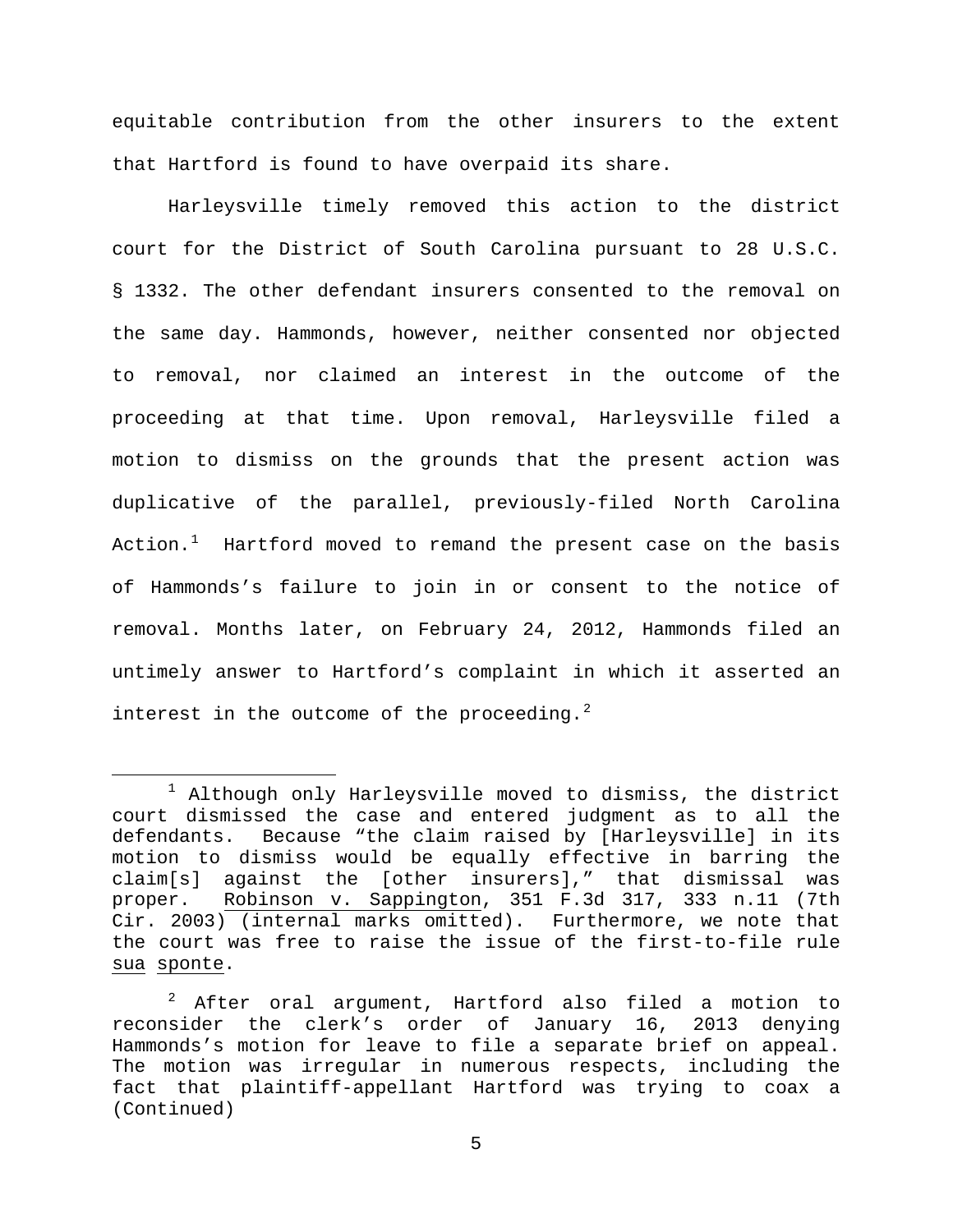The district court found that Hammonds was a nominal party for purposes of the nominal party exception to the rule of unanimity governing removal. The district court determined that the action did not seek any relief from Hammonds but merely sought to determine the percentage that each insurer was required to pay of a settlement already agreed to by the insurers on behalf of Hammonds. Applying two different tests for nominal party status articulated by other circuits, the district court held that it was not possible for Hartford to establish a cause of action against Hammonds, and that there was no reasonable basis for predicting that Hammonds could be held liable in any way. It then dismissed the South Carolina suit under the first-to-file rule. This appeal followed.

#### II.

We review a district court's ruling on matters relating to the propriety of removal de novo. Dixon v. Coburg Dairy, Inc., 369 F.3d 811, 815 (4th Cir. 2004). The burden of demonstrating jurisdiction and therefore the propriety of removal rests with the removing party. Id.

ī

second brief from a party styled as a defendant. Hammonds's original motion was thus rightfully denied, and we deny as well the motion to reconsider.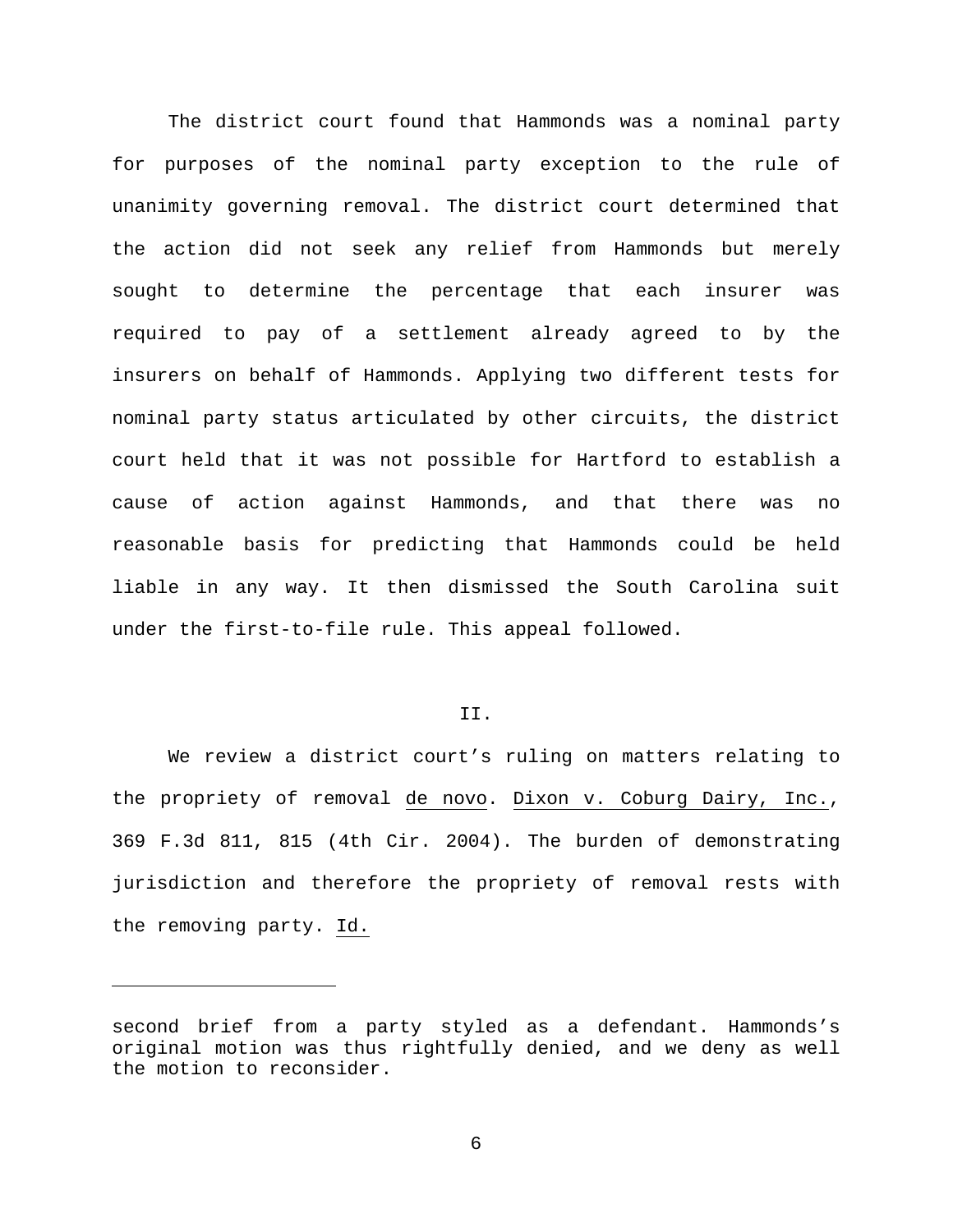28 U.S.C. § 1441(a) provides that a "civil action brought in a State court of which the district courts of the United States have original jurisdiction, may be removed by the defendant or the defendants." To remove to federal court, the defendant or defendants must file "a notice of removal . . . containing a short and plain statement of grounds for removal." Id. § 1446(a). The Supreme Court has construed these statutes to require all defendants in a case to join in or consent to removal, creating the so-called "rule of unanimity." See Mayo v. Bd. of Educ. of Prince George's Cnty., 713 F.3d 735, 741 (4th Cir. 2013) (citing Lapides v. Bd. of Regents of Univ. Sys. of Ga.*,* 535 U.S. 613, 620 (2002)). The rule of unanimity is consistent with our obligation "to construe removal jurisdiction strictly because of the significant federalism concerns implicated." Maryland Stadium Auth. v. Ellerbe Becket Inc., 407 F.3d 255, 260 (4th Cir. 2005) (internal quotation marks omitted); see also Shamrock Oil & Gas Corp. v. Sheets, 313 U.S. 100, 109 (1941). The rule of unanimity helps to effectuate Congress's intent in limiting removal to prevent it from being used too broadly or casually.

The federal courts have, however, long recognized an exception to the rule of unanimity, which states that a nominal party need not consent to removal. See Charles Alan Wright et

7

A.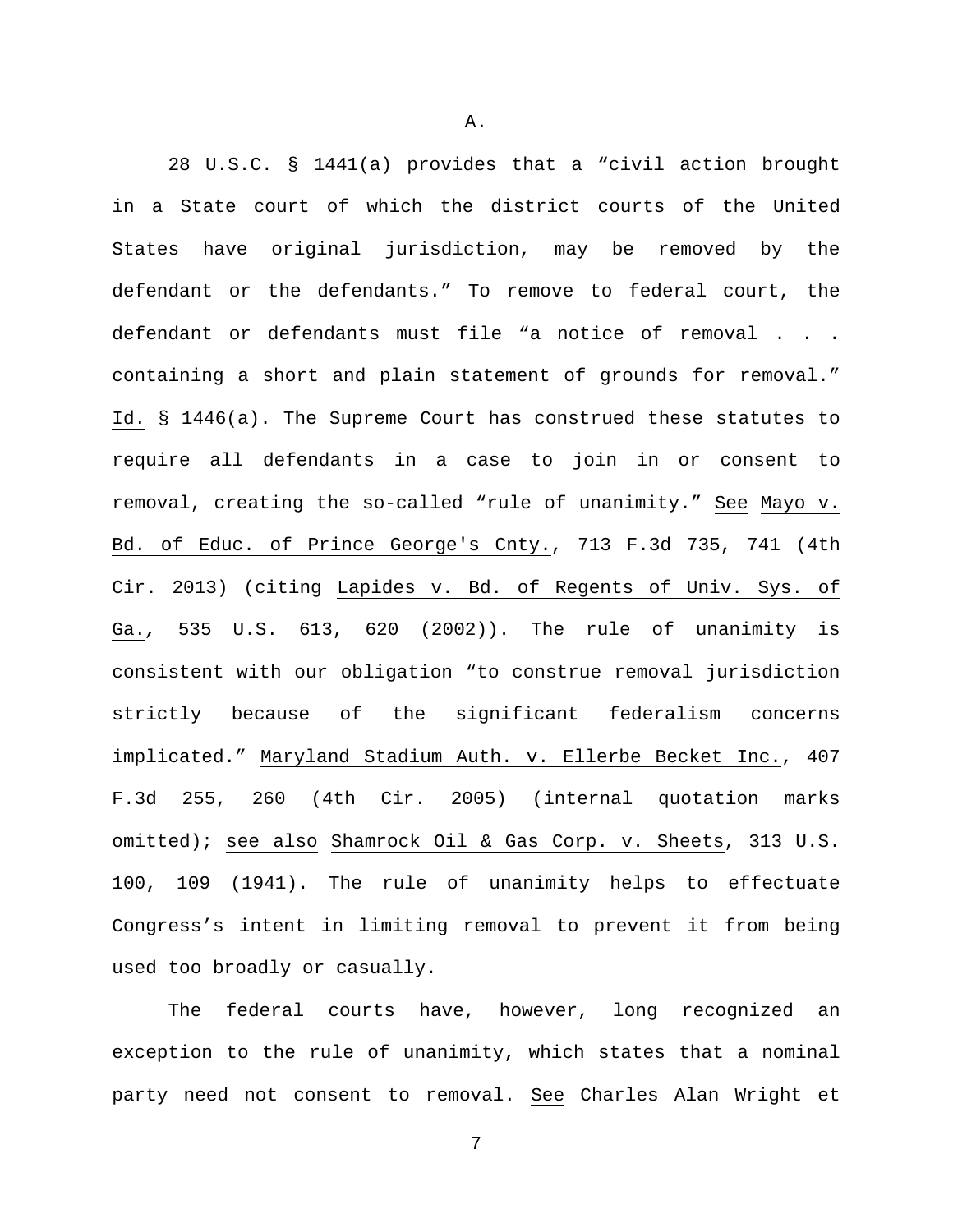al., 14C Fed. Prac. & Proc. Juris. § 3730 (4th ed. 2009) (collecting cases). This "nominal party exception" ensures that only those parties with a palpable interest in the outcome of a case, and not those without any real stake, determine whether a federal court can hear a case. See Tri-Cities Newspapers, Inc. v. Tri-Cities Printing Pressmen & Assistants' Local 349, Int'l Printing Pressmen & Assistants' Union of N. Am., 427 F.2d 325, 327 (5th Cir. 1970) ("[N]ominal or formal parties, being neither necessary nor indispensable, are not required to join in the petition for removal"). This exception helps to prevent a party from overriding congressionally prescribed bases for removal through strategic pleading.

This court has never defined a nominal party for purposes of the nominal party exception to the rule of unanimity necessary for removal. Courts outside of this circuit have devised various tests to define a nominal party. Some have required that a defendant be indispensable in order to avoid the nominal party exception. See Ryan v. State Bd. of Elections of Ill., 661 F.2d 1130, 1134 (7th Cir. 1981). Others have required only that a defendant be indispensable or necessary. See Farias v. Bexar Cnty. Bd. of Trustees for Mental Health Mental Retardation Servs., 925 F.2d 866, 871 (5th Cir. 1991); Tri-Cities Newspapers, 427 F.2d at 327. Both formulations appear to ask "whether in the absence of the [defendant], the Court can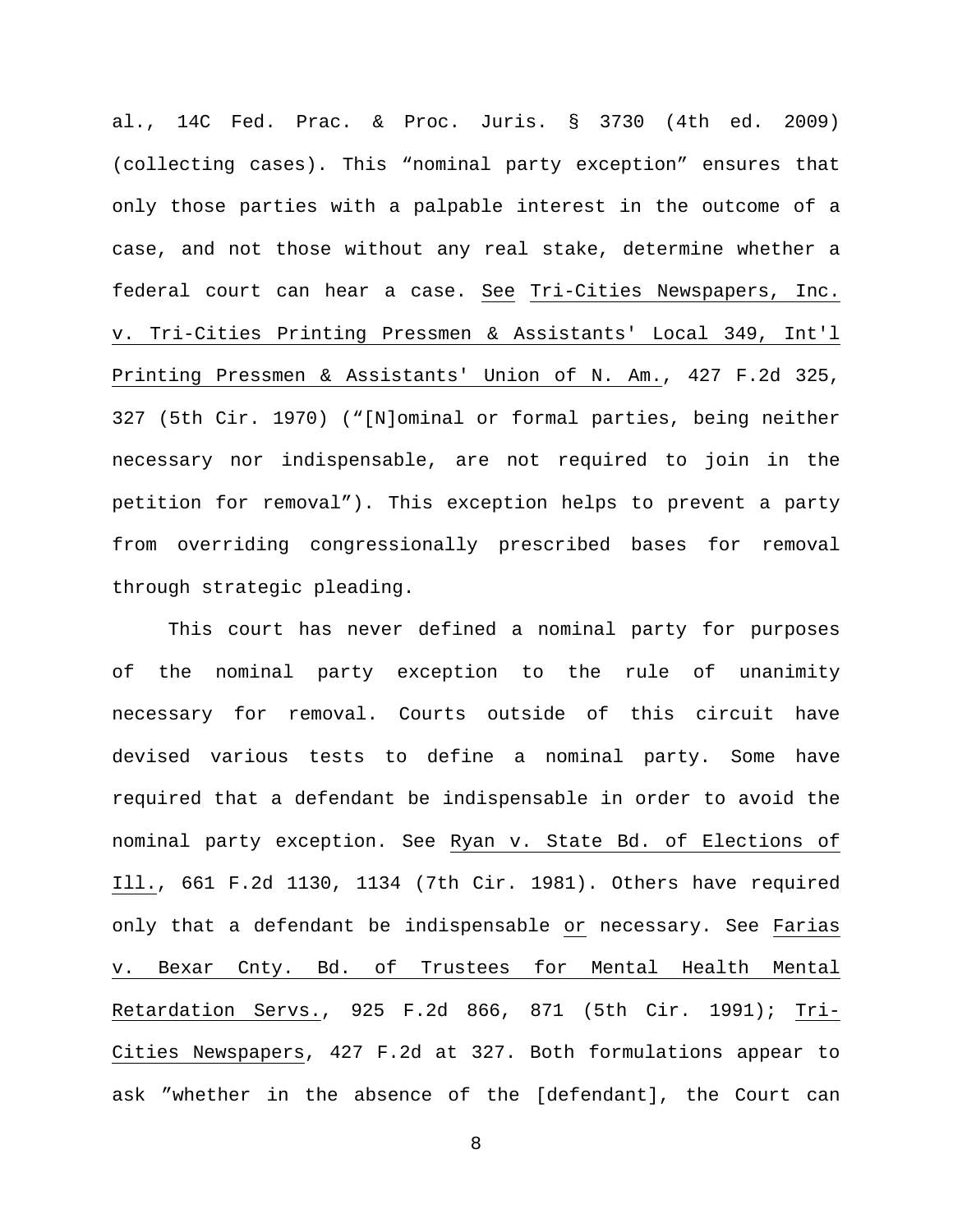enter a final judgment consistent with equity and good conscience which would not be in any way unfair or inequitable to plaintiff." Tri-Cities Newspapers, 427 F.2d 325 at 327 (internal quotation marks omitted). Meanwhile, another line of case law provides that "[a] defendant is nominal if there is no reasonable basis for predicting that it will be held liable." Shaw v. Dow Brands, Inc., 994 F.2d 364, 369 (7th Cir. 1993), holding modified by Meridian Sec. Ins. Co. v. Sadowski, 441 F.3d 536 (7th Cir. 2006); see also Thorn v. Amalgamated Transit Union, 305 F.3d 826, 833 (8th Cir. 2002) (describing nominal defendants as "those against whom no real relief is sought") (internal quotation marks omitted); Farias v. Bexar Cnty, 925 F.2d at 871 ("[T]he removing party must show . . . that there is no possibility that the plaintiff would be able to establish a cause of action against the non-removing defendants in state court") (internal quotation marks omitted).

All these tests -- in discussing indispensable parties, necessary parties, or what removing parties must show about nonconsenting parties -- may provide useful insights but they have strayed from the fundamental inquiry. They over-massage what ought to be a straightforward examination of the meaning of the word "nominal" and the reasons for having the nominal party exception. Nominal means simply a party having no immediately apparent stake in the litigation either prior or subsequent to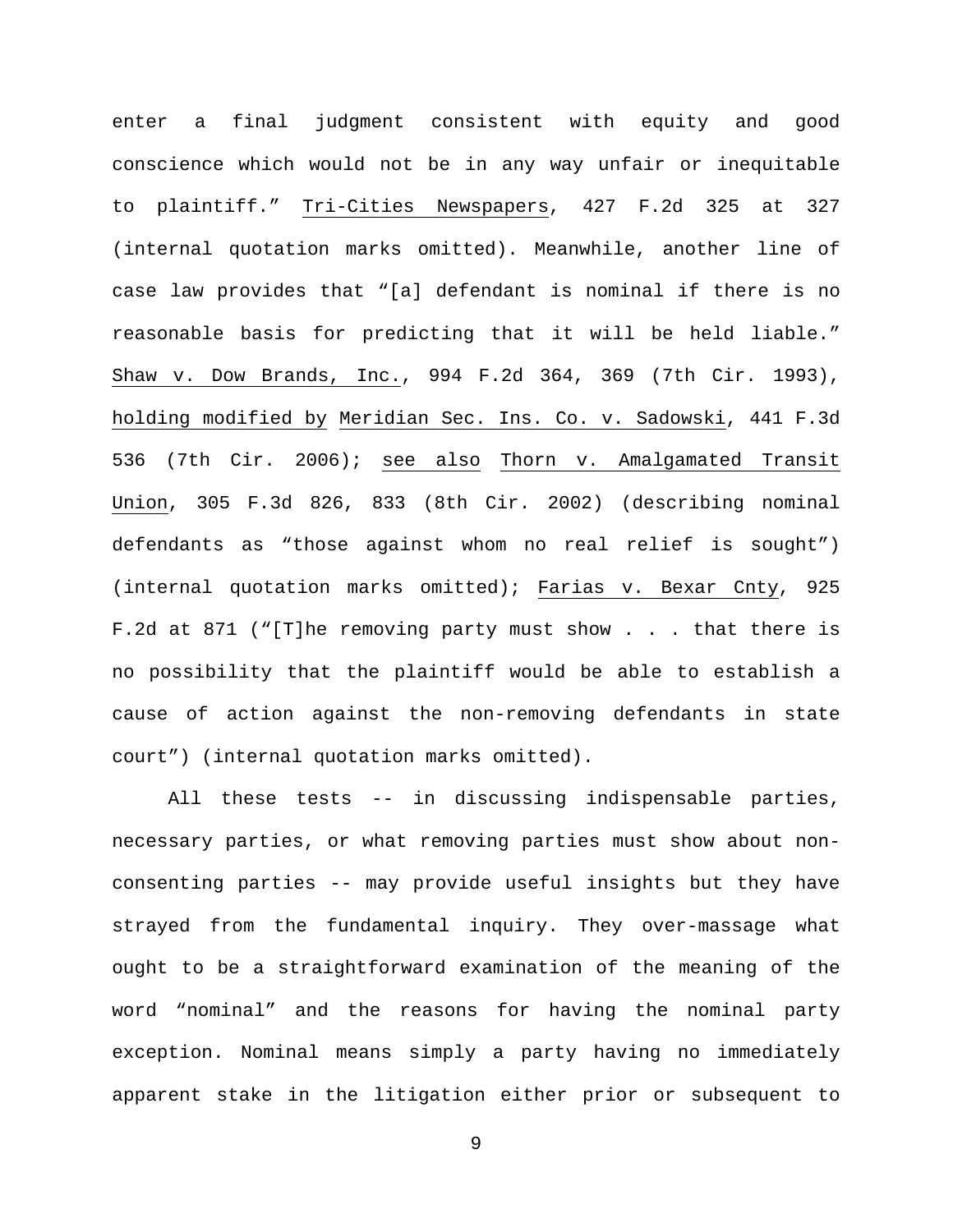the act of removal. In other words, the key inquiry is whether the suit can be resolved without affecting the non-consenting nominal defendant in any reasonably foreseeable way.

There are dangers to incorrectly calibrating the scope of the nominal party exception in either direction. If courts broaden the exception so as to disregard too many non-consenting defendants, there is a possibility not only that the interests of non-consenting parties may be overlooked but that the federal courts will confer a basis for removal that the Supreme Court has declared should not exist. See Lapides v. Bd. of Regents, 535 U.S. at 620 (noting that generally, all defendants must consent to removal to federal court). If on the other hand, the nominal party exception is read too narrowly to require consent from defendants with no real or tangible interest in the litigation's outcome, then as noted, the statutory right of removal would be impermissibly restricted.

All these different tests aside, the word nominal should be taken to mean what a good dictionary says it should mean: "trifling" or "[e]xisting in name only." Black's Law Dictionary 1148(9th ed. 2009); see also id. at 1232 (defining a "nominal party" as "a party who has some immaterial interest in the subject matter of a lawsuit and who will not be affected by any judgment"). Established precedent outside of the removal context has defined a nominal party in similar terms. See, e.g., Alfred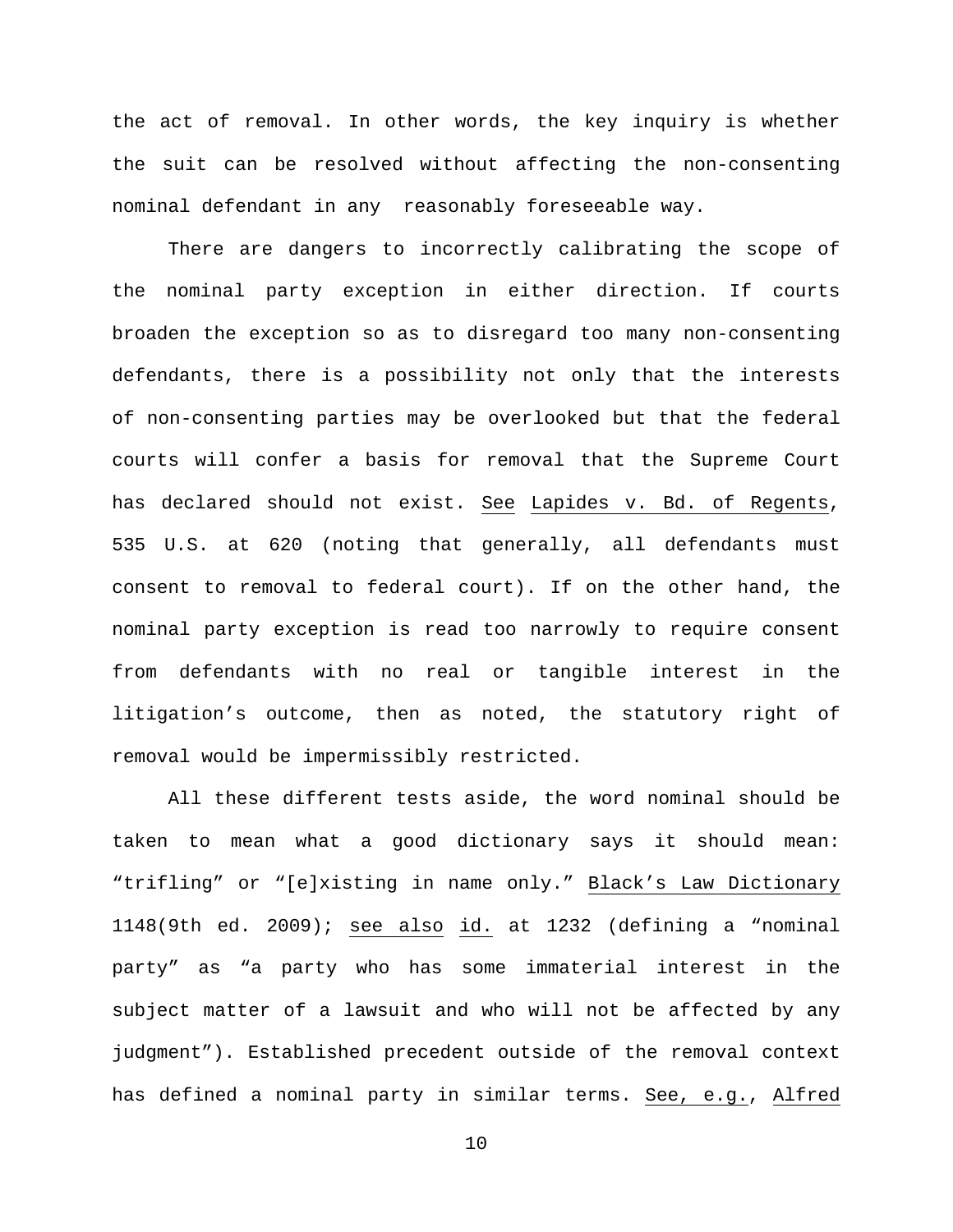L. Snapp & Son, Inc. v. Puerto Rico, ex rel., Barez, 458 U.S. 592, 600 (1982) (describing a nominal party as one "without a real interest of its own" for purposes of parens patriae standing); Commodity Futures Trading Comm'n v. Kimberlynn Creek Ranch, Inc., 276 F.3d 187, 191 (4th Cir. 2002) (finding that in the context of the Securities Exchange Act of 1934, a nominal defendant is a party that "has no ownership interest in the property which is the subject of litigation") (internal quotation marks omitted).

We see no reason why this understanding should not apply in the present context. Determining nominal party status is a practical inquiry, focused on the particular facts and circumstances of a case, which district courts can be relied upon to apply with the same sound judgment demonstrated in this action. See Shaughnessy v. Pedreiro, 349 U.S. 48, 54 (1955) (noting that party status is determined by "practical considerations"). Any venture into hypotheticals in which nominal party status may or may not obtain would only complicate and frustrate a trial court's straightforward inquiry: whether the non-removing party has an interest in the outcome of the case.

## B.

Hartford, one of Hammonds's insurers, contends that Hammonds is not a nominal defendant. It argues that Hammonds has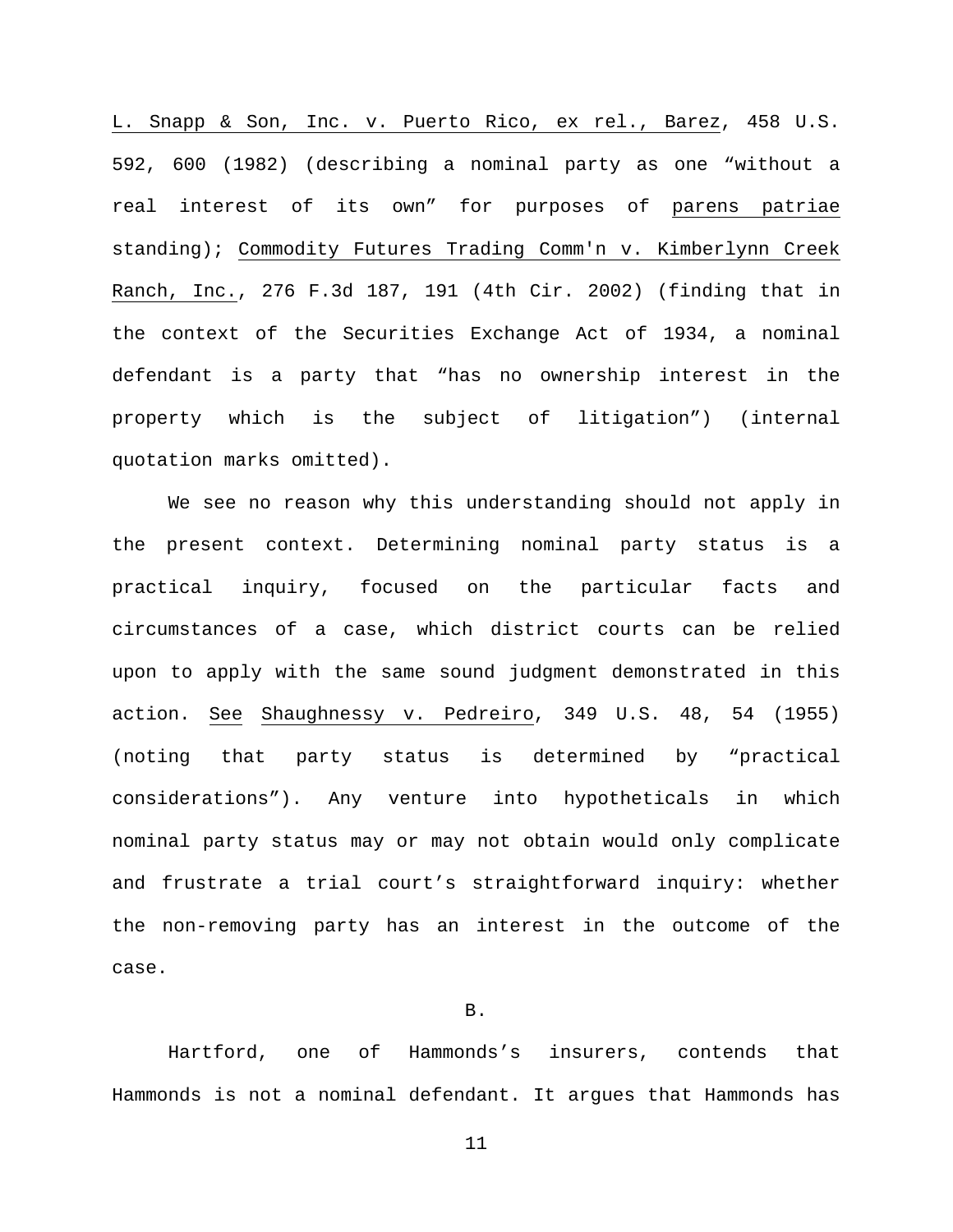an interest in the contribution action because the allocation between insurers could affect Hammonds's future coverage limits. Furthermore, Hartford claims that Hammonds asserted that interest, foreclosing the possibility that it is a nominal party. Finally, Hartford states that it has an interest of its own in binding Hammonds in this judgment to prevent any "whipsaw" effect down the road.<sup>[3](#page-11-0)</sup>

We find no reason to overturn the district court on this issue. Hammonds does not possess a sufficient stake in this proceeding to rise above the status of a nominal party. As a result, its consent is not needed to remove this action to federal court.

Hammonds's interest would of course be more than nominal if Hartford could provide a reasonable basis to believe that Hammonds would be affected by the outcome of the case. See Shaw, 994 F.2d at 369. But Hartford cannot make any such showing. It seeks no monetary judgment against Hammonds, nor does it seek

<span id="page-11-0"></span><sup>&</sup>lt;sup>3</sup> Hartford also argues that Hammonds is a necessary party for purposes of the South Carolina Uniform Declaratory Judgments Act. Federal courts sitting in diversity apply federal procedural law and state substantive law. See Gasperini v. Ctr. for Humanities, Inc., 518 U.S. 415, 427 (1996). We treat a state court declaratory action that is removed as invoking the Federal Declaratory Judgment Act, 28 U.S.C. § 2201. See Jones v. Sears Roebuck & Co., 301 F. App'x 276, 281 n.12 (4th Cir. 2008). Consequently, South Carolina law does not govern the nominal party determination.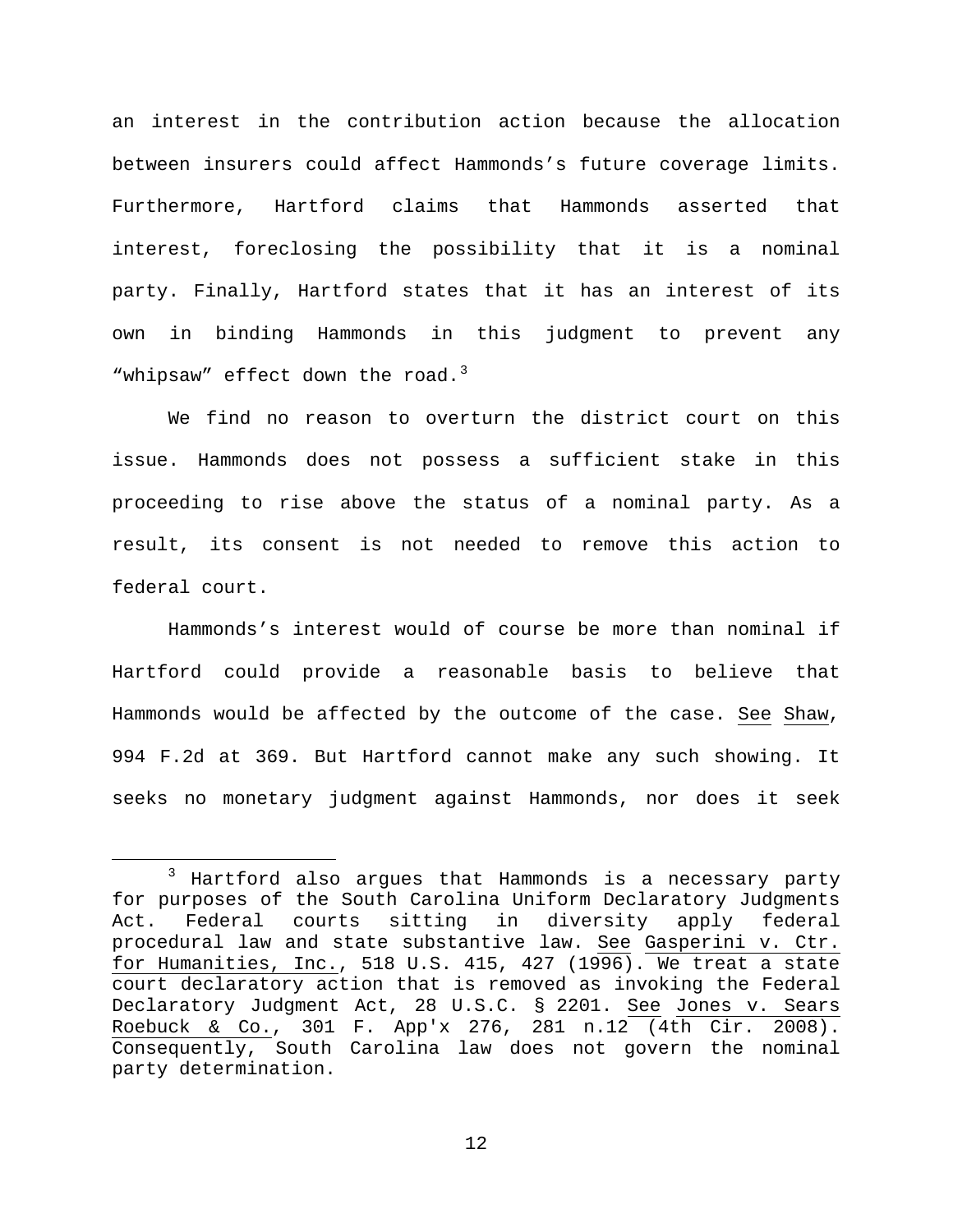any non-declaratory injunctive relief. All of the claims against Hammonds that underlie this action have been settled. Furthermore, no party seeks any monetary or non-declaratory injunctive relief from Hammonds in the North Carolina Action. As a result, there is absolutely no reason to believe that Hammonds will be affected by the eventual judgment here.

If Hammonds's stake were more than nominal, its absence from the proceeding would render a final judgment unfair to one or more of the parties. See Tri-Cities Newspapers, 427 F.2d at 327. Here, that is clearly not the case. The underlying Concord West Action has been settled and all other claims regarding the Concord West Project have been dismissed. The present suit is a pure contribution action; Hartford asks only for a declaration of the respective shares of the other insurers of the onemillion-dollar Concord West Action settlement and for reimbursement of any potential overpayment. It seeks nothing from Hammonds. Were Hammonds not included in this action, it would have no effect on Hartford's ability to be made whole by the other insurers. Hammonds's absence would not prevent the court from "be[ing] able to enter a final judgment in favor of the plaintiff . . . without otherwise materially circumscribing the relief due." Blue Mako, Inc. v. Minidis, 472 F. Supp. 2d 690, 696 (M.D.N.C. 2007). Hammonds essentially has no dog in this fight.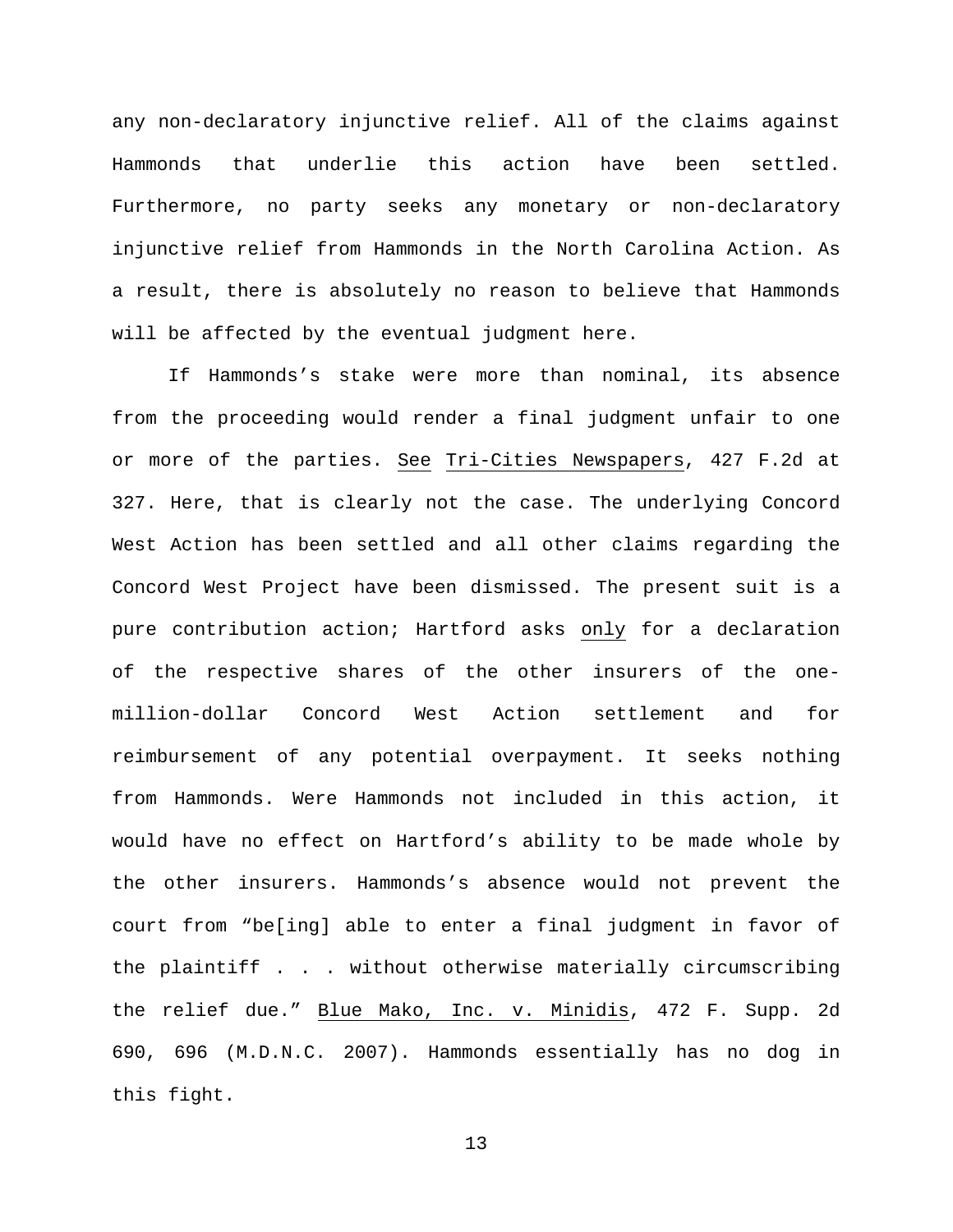Hartford argues that were Hammonds not included as a defendant, Hartford might indeed be deprived of due relief because of what it calls a "whipsaw" effect. Under this scenario, Hartford would first need to be found liable for the entire one million dollars at issue in this suit. Then Hammonds, were it not included as a defendant and therefore not bound by the judgment, would have to allege in some other suit that some of the one-million-dollar settlement was allocable to other insurers in other policy periods. Consequently, Hammonds could contend that it would not have reached the limits of its policy with Hartford. If Hammonds succeeded in this argument (doubtless years down the road), it could then attempt to claim additional money from Hartford within its policy limit, and -- if and only if the one-million-dollar settlement had exhausted the limits of the policy -- force Hartford to pay beyond the limits of the policy.

To lay out this scenario is to make apparent just how speculative it is. Hartford has provided no information in the record, such as relevant policy limits or settlement amounts in other cases, to suggest that this parade of events has any real possibility of transpiring. District courts, tasked with resolving quickly and cost-effectively the concrete disputes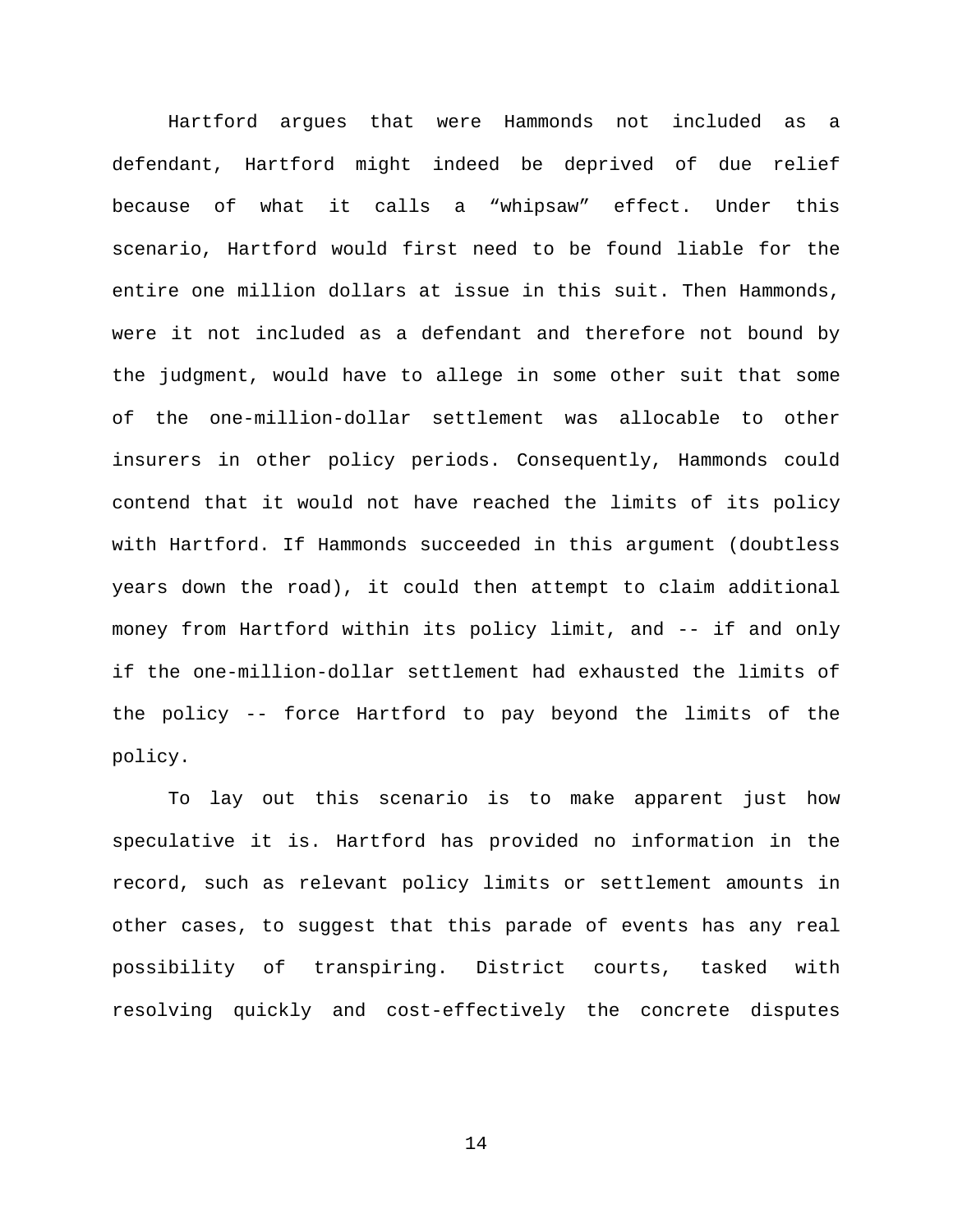before them, should not be forced to push the far edges of conjecture as they deal with the threshold question of removal.<sup>[4](#page-14-0)</sup>

C.

The nominal party exception helps to preserve the adversity that is central to our system of justice. See Flast v. Cohen, 392 U.S. 83, 96-97 (1968); Shenandoah Valley Network v. Capka, 669 F.3d 194, 201-02 (4th Cir. 2012). Normally, one party seeks relief from another in a suit. Here, however, plaintiff Hartford is asserting no interest adverse to defendant Hammonds, let alone requesting relief from it. This case is particularly odd because the plaintiff, Hartford, attempts to assert what is, by any measure, defendant Hammonds's highly speculative interest. Although it is not at all unusual for insurers to represent the interests of their insureds, it is unusual for them to assert this speculative an interest after the duties to defend and indemnify have already been satisfied.

If we found Hammonds's consent a condition for removal, we would encourage the inclusion of party defendants for purely

<span id="page-14-0"></span> <sup>4</sup> Hartford points to Schlumberger Industries, Inc. v. National Surety Corp., 36 F.3d 1274, 1286-87 (4th Cir. 1994), to support its whipsaw argument. Schlumberger did not deal with the nominal party exception to the rule of unanimity required for removal to federal court. Instead, it addressed the joinder of insurers as necessary and indispensable parties under Federal Rule of Civil Procedure 19. That is a different question from what we have here, meaning that Schlumberger does not control.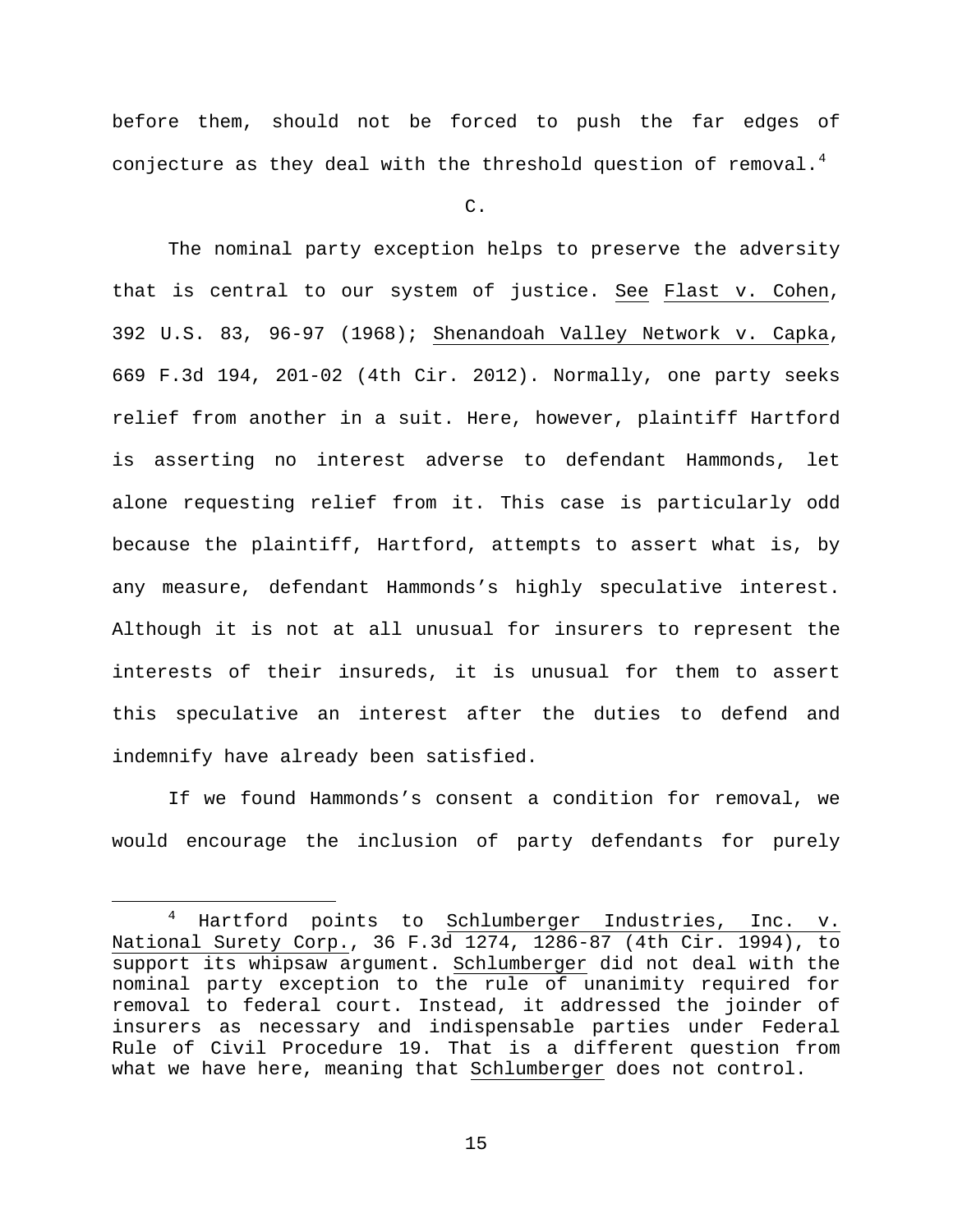instrumental purposes. The resulting cases might contain none of the adversity that typically extends across the v. Such a decision would allow plaintiffs to forum shop between state and federal court in a manner that § 1441 was not intended to permit. A defendant with no palpable interest in the case could defeat the rights of those with a real stake. It would exalt form over substance instead of protecting congressional intent regarding the removal process. See Kolibash v. Comm. on Legal Ethics of W. Va. Bar, 872 F.2d 571, 576 (4th Cir. 1989) (cautioning against elevating form over substance in the removal context).[5](#page-15-0)

We emphasize that we make no categorical rules regarding insureds in this case. There may well be instances in which the interest of an insured would prevent removal by an insurer. What we adopt is a simple, straightforward inquiry for determining nominal party status that cuts across subject matter. The outcome of that inquiry depends upon the facts. Here, absent a

<span id="page-15-0"></span> <sup>5</sup> Hartford relies heavily on Hammonds's belated and conclusory assertion of interest in a filing below to claim that Hammonds is an interested party. First, it is worth noting that Hammonds had numerous opportunities at every stage of this proceeding to assert its interest more affirmatively and directly, whether by moving to remand, joining in the briefing below, or by appealing to this court. It did none of these. Furthermore, if we allowed a conclusory statement of interest to determine the nominal party question, we would open the door to precisely the type of gamesmanship at the pleading stage that the nominal party tests endeavor to prevent.